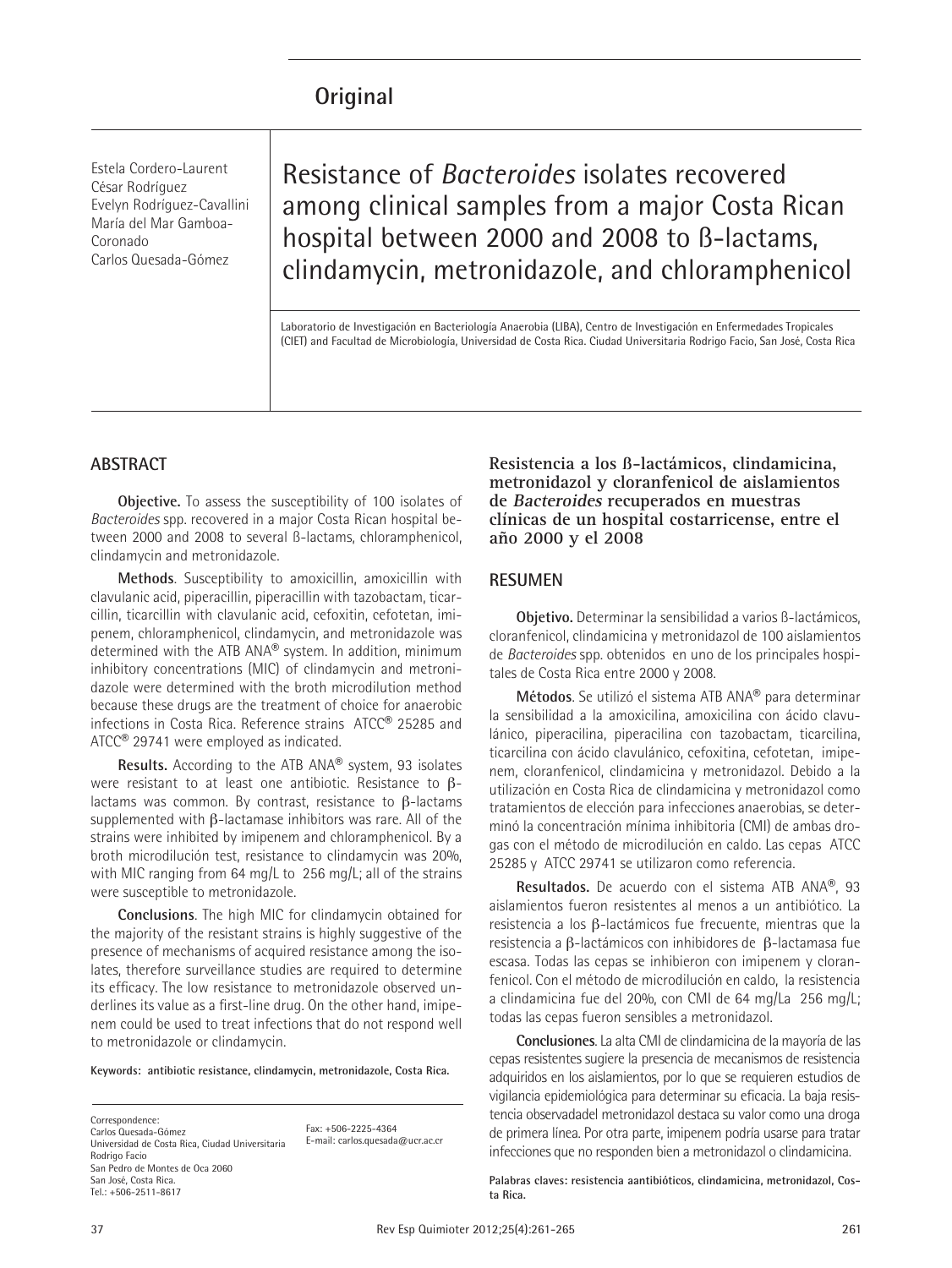E. Cordero-Laurent, et al.

Resistance of *Bacteroides* isolates rec overed among clinical samples from a major Costa Rican hospital between 2000 and 2008 to ß-lactams, clindamycin, metronidazole, and chloramphenicol

# **INTRODUCTION**

The genus *Bacteroides* comprises anaerobic bacteria of clinical interest<sup>1-3</sup>. This group of microorganisms has gained significance in recent times because of its frequent appearance in clinical samples<sup>4-6</sup>, the difficulties associated with its therapeutic handling<sup>1,7,8</sup>, and the increasing rate at which it develops resistance to antibiotics<sup>1,6,7,9-11</sup>.

Infections by *Bacteroides* spp. are usually treated with ßlactams with or without inhibitors of  $\beta$ -lactamases<sup>12</sup>, clindamycin<sup>9</sup>, metronidazole<sup>13</sup> or less frequently with fluoroquinolones in combination with clindamycin or metronidazole<sup>14,15</sup>. Consequently, a decrease in the activity of these drugs, has been observed over on a global scale the last few years<sup>9,10,12-14-19</sup>.

Bearing in mind that most Gram-negative anaerobes of clinical relevance in Costa Rica belong to the genus *Bacteroides* <sup>20</sup>, and that anaerobes are treated empirically with clindamycin and metronidazole in this country, we assessed the resistance of 100 isolates of *Bacteroides* spp. recovered between 2000 and 2008 to several ß-lactams, clindamycin, metronidazole, and chloramphenicol and determined minimum inhibiting concentrations of clindamycin and metronidazole to evaluate its effectiveness

## **MATERIALS AND METHODS**

#### **Isolation and identification of the isolates**

The 100 strains of *Bacteroides* analyzed corresponded to *B. fragilis* (n=34), *B. ovatus* (n=16), *B. thetaiotaomicron* (n=11), *B. uniformis* (n=10), *B. vulgatus* (n=4), *B. cacae* (n=2) and to *B. merdae* (n=3), *B. distasonis* (n=7), and *B. capillosus* (n=13), recently reclassified to *Parabacteroides merdae*, *P. distasonis*  and *Pseudoflavonifractor capillosus*21,22.

The clinical isolates, most of them from intraabdominal infections, were obtained between 2000 and 2008 in a major Costa Rican hospital. These bacteria were cultivated on Columbia 5% Blood Agar plates supplemented with vitamin K (1 mg/L) and hemin (5 mg/L) and identified with the API 20 $A^{\circledR}$ or Rapid ID 32A® systems (BioMérieux®).

#### **Determination of antibiotic susceptibility profiles and minimum inhibitory concentrations**

The susceptibility of the isolates to two concentrations of amoxicillin (AMO; 4 mg/L, 16 mg/L), two concentrations of amoxicillin with clavulanic acid (AMC; 8/4 mg/L, 16/4 mg/L), piperacillin (PIC; 64 mg/L), piperacillin with tazobactam (TZP; 64/4 mg/L), ticarcillin (TIC64; 64 mg/L), ticarcillin with clavulanic acid (TCC; 64/2 mg/L), cefoxitin (CXT; 32 mg/L), cefotetan (CTT; 32 mg/L), clindamycin (CLI; 4 mg/L), metronidazole (MTR; 16 mg/L), imipenem (IMI; 8 mg/L) and chloramphenicol (CMP; 16 mg/L) was determined with the ATB ANA® system according to the recommendations of the manufacturer (BioMérieux®). Bacteria catalogued by the ATB ANA® system as intermediate were considered resistant. Furthermore, multidrug resistance was defined as resistance to three or more families of antibiotics.

MIC of clindamycin and metronidazole were determined using the broth microdilution technique<sup>23</sup>. In this regard, bacteria growing in the presence of ≥8 mg/L of clindamycin or ≥32 mg/L of metronidazole were considered resistant23. The reference strains ATCC® 25285 and ATCC® 29741 were used as controls for both techniques.

# **RESULTS**

Ninety-three of the 100 strains analyzed were resistant to one or more of the 12 antibiotics included in the ATB ANA® system. Most isolates exhibited resistance to 1 or 2 antibiotics (n=60) and fourteen were resistant to 5 or 6 antibiotics (table 1).

Resistance to ß-lactams without ß-lactamase inhibitors was common, particularly in the case of amoxicillin (n=91) (table 1). The ticarcillin and the piperacillin inhibited approximately one-third of the isolates (table 1). The activity of both was completely restored by the two ß-lactamase inhibitors included in the ATB-ANA strips (clavulanic acid and tazobactam). On the other hand, and despite the fact that both drugs are classified as second generation cephalosporins, the number of isolates resistant to cefotetan (n=33) was greater than the number of isolates resistant to cefoxitin (n=4) (table 1).

According to the ATB-ANA® system, all of the strains were inhibited by imipenem and chloramphenicol; in the case of clindamycin and metronidazole, drugs that are widely used in Costa Rica to control infections by anaerobic bacteria, 22 strains were resistant to the first and 3 to the second one (table 1). By contrast, the broth microdilution technique revealed resistance to clindamycin for 20 strains with MIC usually above 256 mg/L and a complete susceptibility to metronidazole.

# **DISCUSSION**

Despite the fact that 14 strains proliferated in the presence of five or six antibiotics, we cannot speak of multidrug resistance because the majority of the antibiotics tested belong to the family of the β-lactams. This absence of multiresistant strains, in addition to being congruent with previous studies conducted in Costa Rica<sup>24,25</sup> and in other countries<sup>26,27</sup>, is optimistic in its reference to the therapeutic management of infections by *Bacteroides* sp. in the hospital studied.

The frequency of detection of β-lactam-resistant strains in this study is similar to that reported by Snydman et al.<sup>28</sup>, who detected low resistance to imipenem and to combinations of β-lactams with β-lactamase inhibitors, as well as a decrease in the geometric average of the MICs of imipenem, piperacillintazobactam and cefoxitin, for many species of *Bacteroides* in a sample of strains isolated between 1997 and 2004<sup>28</sup>. On the other hand, the low resistance to cefoxitin compared to cefotetan has already been documented, particularly for species that are not *B. fragilis*<sup>18,29</sup>.

With the exception of some strains, bacteria from the group typically produce  $\beta$ -lactamases<sup>30,31</sup>. Our results are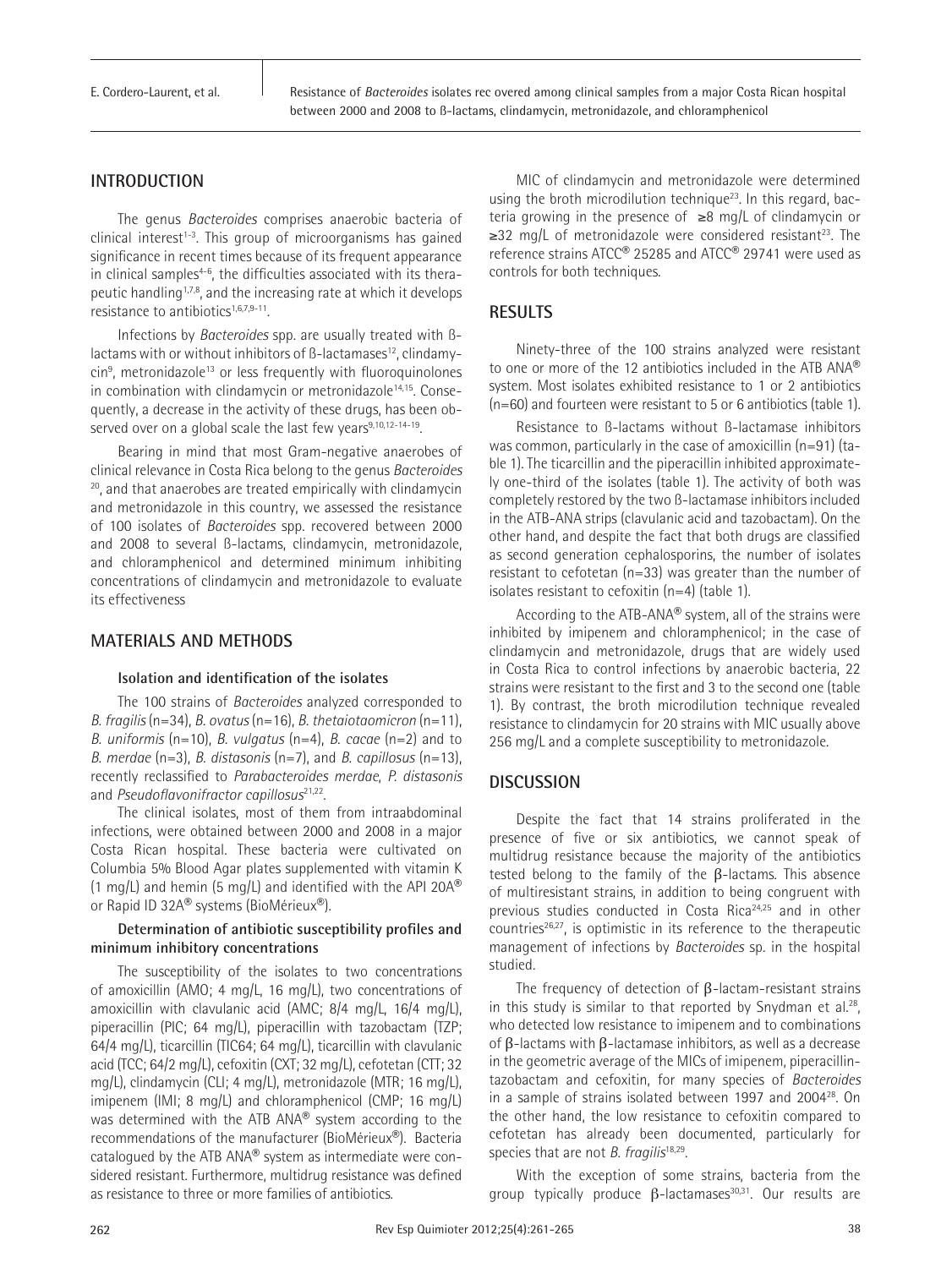## **Table 1 Resistance profiles of 100 isolates of Bacteroides sp. recovered from clinical samples collected in a Costa Rican hospital between 2000 and 2008.**

|                  | Antimicrobials* |           |                  |                |           |           |            |                |               |                                    |               |
|------------------|-----------------|-----------|------------------|----------------|-----------|-----------|------------|----------------|---------------|------------------------------------|---------------|
| Resistant to     | AM04            | AM016     | $\mathbb{C} \Pi$ | $\mathsf{TIC}$ | PIC       | CLI       | AMC        | <b>CXT</b>     | <b>AMC 16</b> | $\ensuremath{\mathsf{MTR}}\xspace$ | $\mathsf n$   |
| 1 antibiotic     | $\sf R$         |           |                  |                |           |           |            |                |               |                                    | 16            |
| $(n=41)$         | $\sf R$         | ${\sf R}$ |                  |                |           |           |            |                |               |                                    | 24            |
|                  |                 |           |                  |                |           |           |            |                |               | ${\sf R}$                          | $\mathbf{1}$  |
| 2 antibiotics    | $\sf R$         |           |                  |                | ${\sf R}$ |           |            |                |               |                                    | $\mathbf{1}$  |
| $(n=19)$         | $\mathsf R$     |           | ${\sf R}$        |                |           |           |            |                |               |                                    | $\sqrt{5}$    |
|                  | $\sf R$         | ${\sf R}$ | ${\sf R}$        |                |           |           |            |                |               |                                    | $\, 8$        |
|                  | ${\sf R}$       | ${\sf R}$ |                  |                | ${\sf R}$ |           |            |                |               |                                    | $\mathbf{1}$  |
|                  | ${\sf R}$       | ${\sf R}$ |                  |                |           | ${\sf R}$ |            |                |               |                                    | $\mathbf{1}$  |
|                  | ${\sf R}$       | ${\sf R}$ |                  | ${\sf R}$      |           |           |            |                |               |                                    | $\sqrt{2}$    |
|                  | ${\sf R}$       | ${\sf R}$ |                  |                |           |           |            |                |               | ${\sf R}$                          | $\mathbf{1}$  |
| 3 antibiotics    | $\sf R$         | ${\sf R}$ | ${\sf R}$        | ${\sf R}$      |           |           |            |                |               |                                    | $\mathbf{1}$  |
| $(n=13)$         | ${\sf R}$       | ${\sf R}$ | ${\sf R}$        |                |           |           | ${\sf R}$  |                |               |                                    | $\sqrt{3}$    |
|                  | ${\sf R}$       | ${\sf R}$ |                  | ${\sf R}$      | ${\sf R}$ |           |            |                |               |                                    | $\, 8$        |
|                  | $\sf R$         | ${\sf R}$ |                  |                | ${\sf R}$ |           |            |                |               | ${\sf R}$                          | $\mathbf{1}$  |
| 4 antibiotics    |                 |           | ${\sf R}$        |                | ${\sf R}$ | ${\sf R}$ |            | ${\sf R}$      |               |                                    | $\mathbf{1}$  |
| $(n=6)$          | ${\sf R}$       | ${\sf R}$ |                  | ${\sf R}$      | ${\sf R}$ | ${\sf R}$ |            |                |               |                                    | $\sqrt{3}$    |
|                  | $\mathsf R$     | ${\sf R}$ | ${\sf R}$        | ${\sf R}$      | ${\sf R}$ |           |            |                |               |                                    | $\mathbf{1}$  |
|                  | ${\sf R}$       | ${\sf R}$ | ${\sf R}$        | ${\sf R}$      |           | ${\sf R}$ |            |                |               |                                    | $\,1$         |
| 5 antibiotics    | $\sf R$         | ${\sf R}$ | ${\sf R}$        | ${\sf R}$      | ${\sf R}$ | ${\sf R}$ |            |                |               |                                    | $\, 8$        |
| $(n=11)$         | ${\sf R}$       | ${\sf R}$ | ${\sf R}$        | ${\sf R}$      | ${\sf R}$ |           |            | ${\sf R}$      |               |                                    | $\mathbf{1}$  |
|                  | ${\sf R}$       | ${\sf R}$ |                  | ${\sf R}$      | ${\sf R}$ | ${\sf R}$ | ${\sf R}$  |                | ${\sf R}$     |                                    | $\mathbf{1}$  |
|                  | $\sf R$         | ${\sf R}$ | ${\sf R}$        | ${\sf R}$      | ${\sf R}$ |           | ${\sf R}$  |                | ${\sf R}$     |                                    | $\mathbf{1}$  |
| 6 antibiotics    | ${\sf R}$       | ${\sf R}$ | ${\sf R}$        | ${\sf R}$      | ${\sf R}$ | ${\sf R}$ | ${\sf R}$  | $\sf R$        |               |                                    | $\mathbbm{1}$ |
| $(n=3)$          | ${\sf R}$       | ${\sf R}$ | ${\sf R}$        | ${\sf R}$      | ${\sf R}$ | ${\sf R}$ | ${\sf R}$  |                | ${\sf R}$     |                                    | $\mathbf{1}$  |
|                  | ${\sf R}$       | ${\sf R}$ |                  |                | ${\sf R}$ | ${\sf R}$ | ${\sf R}$  | ${\sf R}$      | ${\sf R}$     |                                    | $\mathbf{1}$  |
| Total of strains | 91              | 69        | 33               | 29             | 29        | $22\,$    | $\sqrt{5}$ | $\overline{4}$ | $\sqrt{4}$    | $\overline{3}$                     | 100           |

**\*AMO: amoxicillin; CTT: cefotetan, TIC: ticarcillin, PIC: piperacillin, CLI: clindamycin, AMC: amoxicillin with clavulanic acid, CXT: cefoxitin, MTR: metronidazole.**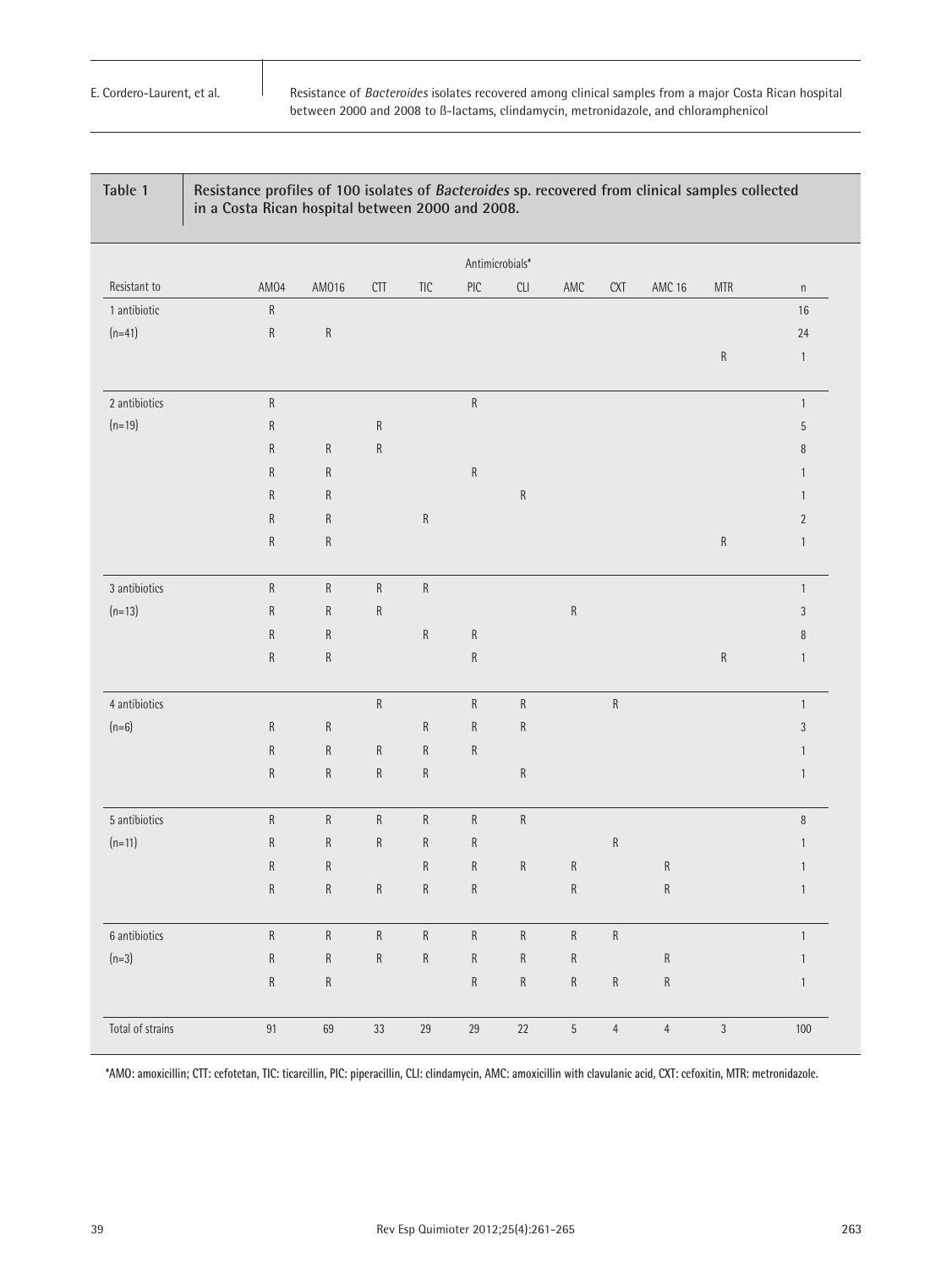congruent with the presence of the class 2e cephalosporinase CepA, whose activity is inhibited by sulbactam, clavulanic acid and tazobactam<sup>32</sup>, or of the class A beta-lactamase CfxA that confers resistance to cefoxitin but not to imipenem<sup>32</sup>. Furthermore, the low frequency of detection of resistance to amoxicillin-clavulanic acid and imipenem suggests that our isolates do not have unusual membranes proteins<sup>16</sup> or metallo $β$ -lactamases<sup>12,33</sup>, respectively.

The MIC for clindamycin obtained for the majority of the resistant strains is highly suggestive of the presence of mechanisms of acquired resistance among the isolates, that usually may be caused by covalent modifications of the 23S ribosomal RNA by N-methyltransferases $34$  or by enzymatic inactivation of the antibiotic by 0-nucleotidiltransferases<sup>35</sup>. Of these two mechanisms, modification by methylation is highly frequent due to the association of the genes with mobile elements such as plasmids and conjugative transposons<sup>19,34,35</sup>. Incongruences between ATB ANA and microdilution test have already been reported by Koru and  $Ozyurt^{36}$  and could be due the use of lower breakpoints in the former. Otherwise, by the reference technique, the resistance to clindamycin was high and the resistance to metronidazole was low, as it has been reported in other countries. This situation must be followed closely because clindamycin and metronidazole are widely used in Costa Rica and in another countries for the treatment of infections by anaerobic bacteria3,15,24,25,36,37. The MIC for clindamycin obtained for the majority of the resistant strains is highly suggestive of the presence of mechanisms of acquired resistance among the isolates, therefore surveillance studies are required to determine its efficacy as a treatment drug; the observed low resistance to metronidazole underlines its value as a first-line drug. Our results highlight, in agreement to other investigations dealing with more than 1000 strains<sup>15,28</sup>, the utility of imipenem in infections by species of the group that do not respond to the aforementioned first-line drugs. Although the strains were also highly susceptible to chloramphenicol, the systemic use is limited by its potential bone marrow toxicity.

This study is relevant because it reflects part of the epidemiological situation of antimicrobial resistance in anaerobic bacteria in a Latin American country, where information is scarce.

# **ACKNOWLEDGMENTS**

This work was financially supported by the Vicerrectoría de Investigación through the project 803-A8-22 and by the Vicerrectoría de Acción Social of the Universidad de Costa Rica. The authors thank Pablo Vargas for his skillful technical assistance.

## **REFERENCES**

- 1. Giamarellou H. Anaerobic infection therapy. Int J Antimicrob Agents 2000; 16:341-346.
- 2. Goldstein EJC. Clinical Anaerobic infections. Anaerobe 1999;

5:347-50.

- 3. Quesada-Gómez C, Gamboa-Coronado MM, Rodríguez-Cavallini E. Bacterias anaerobias como agentes etiológicos de infecciones intraabdominales en un hospital de Costa Rica. Rev Panam Infect2008; 10:13-7.
- 4. Lazarovitch T, Freimann S, Shapira G, Blank H. Decrease in anaerobe-related bacteraemias and increase in *Bacteroides* species isolation rate from 1998 to 2007: A retrospective study. Anaerobe 2010; 16:201-05.
- 5. Quesada-Gómez C, Rodríguez-Cavallini E, Gamboa-Coronado MM. Bacterias anaerobias en muestras clínicas de pacientes de un hospital regional de adultos de Costa Rica. Rev Biomed 2007; 18:89-95.
- 6. Ulger N, Celik C, Cakici O, Soyletir G. Antimicrobial susceptibilities of *Bacteroides fragilis* and *Bacteroides thetaiotaomicron* strains isolated from clinical specimens and human intestinal microbiota. Anaerobe 2004; 10:255-9.
- 7. Jamal W, Shahin M, Rotimi VO. Surveillance and trends of antimicrobial resistance among clinical isolates of anaerobes in Kuwait hospitals from 2002 to 2007. Anaerobe 2010; 16:1-5.
- 8. Pumbwe L, Skilbeck CA, Nakano V, Avila-Campos MJ, Piazza RMF, Wexler HM. Bile salts enhance bacterial co-aggregation, bacterial-intestinal epithelial cell adhesion, biofilm formation and antimicrobial resistance of *Bacteroides fragilis*. Microb Pathogenesis 2007; 43:78-87.
- 9. Boente RF, Ferreira LQ, Falcão LS, Miranda KR, Guimarães PLS, Santos-Filho J, Vieira JMB, Barroso DE, Emond JP, Ferreira EO, Paula GR, Domingues RMCP. Detection of resistance genes and susceptibility patterns in *Bacteroides* and *Parabacteroides* strains. Anaerobe 2010; 16:190-4.
- 10. Falagas ME, Siakavellas E. *Bacteroides*, *Prevotella* and *Porphyromonas* and species: a review of antibiotic resistance and therapeutic options. Int J Antimicrob Agents 2000; 15:1-9.
- 11. Marina M, Ivanova M, Kantardjiev T. Antimicrobial susceptibility of anaerobic bacteria in Bulgaria. Anaerobe 2009; 15:127-32.
- 12. Fang H, Hedberg M, Edlund C, Nord CE. Identification of the metallo-β-lactamase gene from clinical isolates of *Bacteroides*. Anaerobe 1999; 5:431-4.
- 13. Citron DM, Tyrrell KL, Warren YA, Fernandez H, Merriam CV, Goldstein EJC. In vitro activities of tinidazole and metronidazole against *Clostridium difficile, Prevotella bivia* and *Bacteroides fragilis*. Anaerobe 2005; 11:315-7.
- 14. Oh H, Hedberg M, Edlund C. Efflux-mediated fluoroquinolone resistance in *Bacteroides fragilis* the Group. Anaerobe 2002; 8:277-82.
- 15. Betriu C, Culebras E, Gómez M, López F, Rodríguez-Ávila I, Picazo JJ. Resistance trends of the *Bacteroides fragilis* group over a 10-year period, 1997 to 2006, in Madrid, Spain. Antimicrob Agents Chemother 2008; 52:2686-90.
- 16. Behra-Miellet J, Calvet L, Dubreuil L. A *Bacteroides thetaiotaomicron* porin that could take part in resistance to β-lactams. Int J Antimicrob Agents 2004; 24:135-43.
- 17. Hedberg M, Bush K, Bradford PA, Bhachech N, Edlund C, Tuner K, Nord CE. The role of penicillin-binding proteins for β-lactam resistance in a β-lactamase producing *Bacteroides uniformis* strain. Anaerobe 1996; 2:111-5.